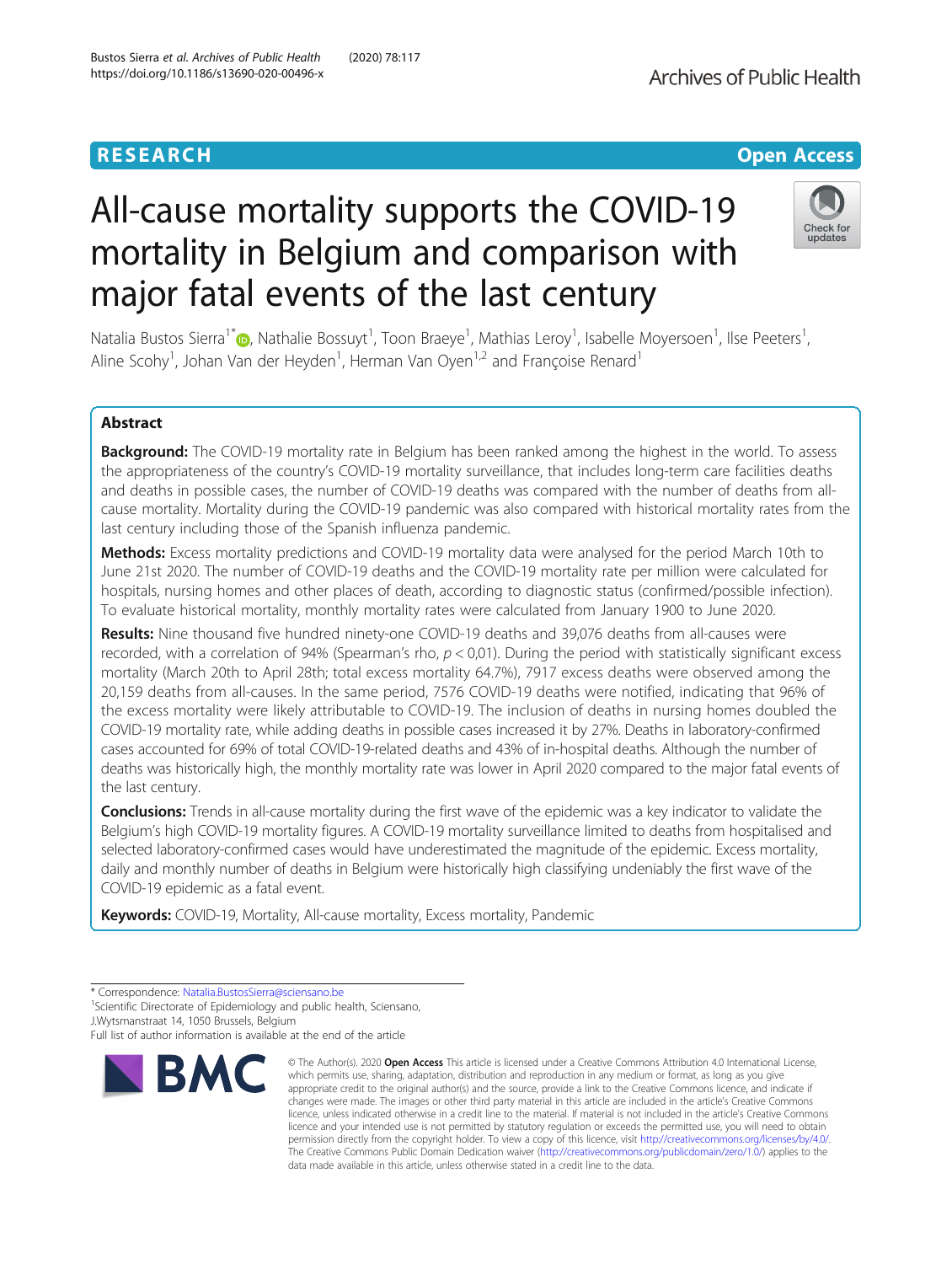## Background

On January 30th 2020, after the spread of the coronavirus outbreak beyond the Chinese borders and the notification of the first cases of coronavirus disease 2019 (COVID-19) in Europe, the COVID-19 epidemic was declared a Public Health Emergency of International Concern by the WHO  $[1]$  $[1]$ . In the days that followed, a group of nine Belgian nationals residing in Wuhan, China, were repatriated to Belgium and quarantined in a military hospital. Amongst them, one asymptomatic person tested positive for the severe acute respiratory syndrome coronavirus 2 (SARS-CoV-2) on February 3rd. A month later, at the end of the spring mid-term holidays, fear of new cases arising in returning holidaymakers proved to be well-founded. Indeed, the first wave of the epidemic began on March 1st with a second confirmed infection in a traveller returning from the Oise region, France. The next day, four additional cases, returning from Italy, were confirmed. By March 10th, Belgium had recorded 601 cases and reported the first COVID-19-related death in a 90-year-old woman [\[2](#page-7-0)]. Schools and universities closed on March 16th and the official lockdown began on March 18th. By June 21st, end date of the country's first wave, 9591 deaths had been recorded and the mortality rate of COVID-19 in Belgium was among the highest worldwide [[3](#page-7-0)]. However, this high ranking could partly result from the case definition of COVID-19 related deaths used in the country. Indeed, in addition to laboratory-confirmed cases, possible cases and radiologically confirmed cases were included in the official Belgian figures, which was not the case in other European countries [[4\]](#page-7-0). Moreover, Belgium not only registered deaths that occurred in hospitals, but also those in the wider community, including long-term care facilities  $(LTCF)$  and at home [\[5](#page-7-0)].

To assess the appropriateness of Belgium's COVID-19 mortality surveillance, this article compares the number of COVID-19 deaths with the number of deaths from all causes during the first wave of the epidemic. To better apprehend the weight of place of death and diagnostic status (laboratory-confirmed, radiologically-confirmed, possible case) on the overall death numbers, the COVID-19 mortality rate per million is broken down according to these variables. Finally, mortality during the first wave of the COVID-19 pandemic is compared with historical mortality rates from the last century, including those of the Spanish influenza pandemic.

#### Methods

## COVID-19 mortality

Daily COVID-19 numbers of deaths are reported by Sciensano, the Scientific Institute of Public Health in Belgium using reports from hospitals, LTCFs (including mainly nursing homes (NH), residence services for elderly persons, facilities for disabled persons), and general practitioners. For each place of death, the diagnostic status (confirmed by RT-PCR or chest CT scan [[6\]](#page-7-0) and possible cases) is reported. Possible cases are those who meet the clinical criteria for the disease [[7](#page-7-0)] but do not undergo a diagnostic test, or whose diagnostic tests are inconclusive or negative, whether or not there is an epidemiological link to a confirmed case. For both possible and confirmed cases, if a clear alternative cause of death that cannot be linked to COVID-19 (e.g. trauma) is identified, the death is not included in the surveillance. The mortality surveillance methodology follows the ECDC and WHO guidelines  $[8, 9]$  $[8, 9]$  $[8, 9]$  $[8, 9]$ . However, the definition of a probable case is not used because this definition, at first, concerned people with an inconclusive test, which was infrequently observed in Belgium. Radiologicallyconfirmed cases were added because of the imperfect sensitivity of the RT-PCR tests, and periods of limited access to testing due to shortage of reagent or swab or delay in obtaining results. Most COVID-19 deaths are notified within two calendar days and published according to the date of death. Details of the COVID-19 mortality surveillance in Belgium is described by Renard et al. [\[10](#page-7-0)]. The chronology of the COVID-19 case definition and testing strategy is provided in Supplementary Table [1.](#page-6-0)

#### All-cause mortality

The all-cause mortality by day is provided weekly by the National Register to the Infectious Diseases Epidemiology Unit of Sciensano in the framework of the Be-MOMO project (the Belgian Mortality Monitoring) [\[11](#page-7-0)]. Data are available from January 1989 onwards. Be-MOMO is designed to serve as a tool for early detection and quantification of unusual mortality that could result from disease outbreaks or extreme environmental conditions. Around 95% of mortality data are available after two weeks. Observed death counts are compared to expected deaths and a threshold defining excess mortality, both obtained by modelling the past five years of mortality data. Expected deaths are the model predictions and represent normal/average mortality levels. They are used for the calculation of the excess number of deaths (observed – expected). The threshold defining an excess mortality is the upper limit of the prediction interval around expected mortality, calculated by a 2/3-power transformation to correct for skewness in the Poisson distribution [[12](#page-7-0)]. Threshold values represent critical mortality levels and are used to detect unusual or significant excess mortality. The confidence level for the upper threshold is chosen as the optimal compromise between sensitivity and specificity of alert detection. It is set at 99.5% for daily mortality data. To model the complete five years' time series and reduce random variation in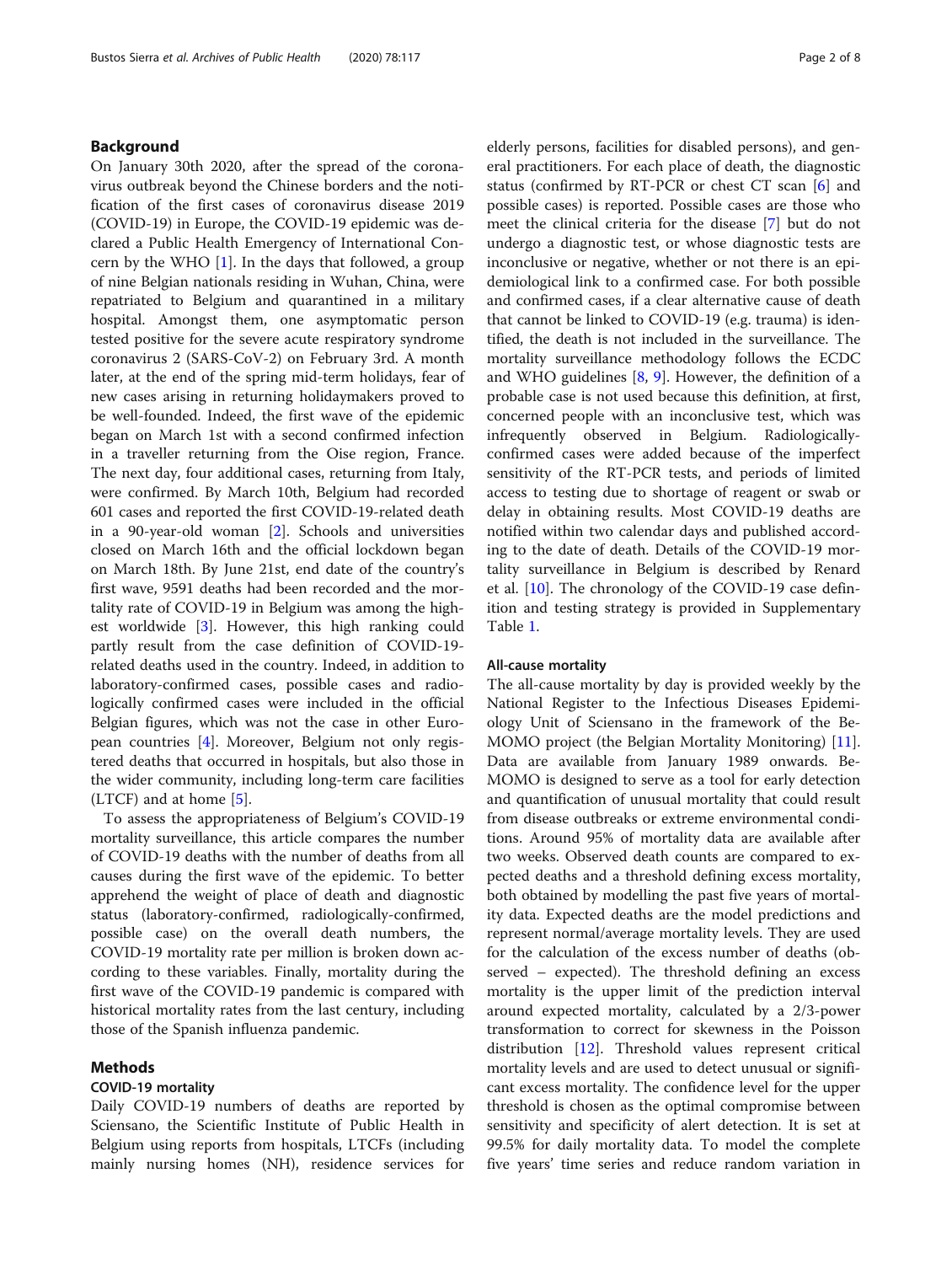the predicted baseline for daily-level data, a sine and cosine wave component is added to capture the seasonal pattern of mortality. The methodology of Be-MOMO is described by Cox et al. [\[13\]](#page-7-0).

#### Historical reconstitution of the all-cause mortality

To assess the historical mortality, monthly mortality rates per 100,000 inhabitants are calculated from January 1900 to June 2020, using the population as of January 1st of each year. A monthly average is calculated for years where only annual figures are available (from 1900 to 1949). From January 1950 to 1995 and for six specifics calendar years (1920, 1925, 1930, 1935, 1940, and 1945), the number of deaths is available by month. The unavailability of age at death for people who died before 1989 did not allow us to standardize mortality rates by age. Statistics Belgium provided the number of deaths before 1989 and the population sizes. Be-MOMO, based on data from the National Register provided the number of deaths from January 1989.

#### Mortality in 2020

The comparison between COVID-19 mortality and allcause mortality is made for the first COVID-19 epidemic wave (March 10th to June 21st). A Spearman test [[14\]](#page-7-0) is used to test the daily correlation between these two variables. Daily all-cause mortality was extracted on August 22th 2020. Daily COVID-19 mortality was extracted on August 27th. COVID-19 mortality rate per million is calculated according to places of death (hospitals, NHs and other settings) in relation to the different diagnostic status (laboratory-confirmed cases by RT-PCR, chest CT scan, and possible cases), using the Belgian population as of January 1st 2020 ( $N = 11,492,641$  inhabitants). The comparison between COVID-19 and all-cause mortality by age groups is available in the supplementary material [see Additional file [2\]](#page-6-0).

#### Statistical software

The data analysis and figures were performed using SAS Software and R Studio.

## Results

## COVID-19 deaths, all-cause mortality, and excess mortality during the 1st wave of COVID-19 in 2020

Between March 10th to June 21st 2020, there were 9591 COVID-19 deaths and 39,076 deaths from all-causes. Four weeks after the start of the lockdown, on April 8th, the peak of COVID-19 mortality was reached with a daily total of 321 deaths. Two days later, a peak of allcause mortality was observed (April 10th: 669 deaths). Correlation between the daily numbers of all-cause mortality and COVID-19 mortality was 94% (Spearman's rho,  $p < 0.01$ ). A period of statistically significant excess

mortality was observed from March 20th to April 28th. There was no significant excess mortality between April 29th and May 4th. Subsequently, three additional days of significant excess mortality were observed: May 5th, 8th' and 9th. Of the 20,159 all-cause deaths observed between March 20th and April 28th, Be-MOMO estimated an excess of 7917 deaths, representing 64.7% excess mortality (12,242 expected deaths). In this period, the number of excess deaths from all causes was almost equal to the number of COVID-19 deaths (7576), indicating that 96% of the excess mortality were likely attributable to COVID-19 or to the health crisis it created. Excess mortality was highest among people over 85 years of age (78.9%), with 96% of this excess mortality also attributable to COVID-19. An additional table shows mortality for the age groups 0–64, 65–84 and 85+ [Supplementary Table [2](#page-6-0)].

#### Case definition and COVID-19 mortality rate

By June 21st, 49% of the COVID-19 deaths had occurred in hospitals, 50% in NHs, and 1% at home or in other residential communities. Two-thirds of COVID-19 deaths involved NH residents counting those who died in hospitals. In total, 69% of the COVID-19 deaths were laboratory-confirmed, 4% were confirmed by chest CT scan, and 27% were defined as possible cases (Table [1](#page-3-0)). In hospitals, the most frequent diagnostic status was laboratory confirmed (87%), followed by chest CT scan confirmed and possible cases, accounting respectively for 8 and 5% of deaths. During the first weeks of the epidemic, laboratory tests were not routinely available in NHs, explaining a high percentage of deaths classified as possible cases in these facilities (48%).

The COVID-19 mortality rate was 834.5 deaths per million. The inclusion of deaths of confirmed and possible cases that occurred in NHs (respectively 26 and 24% of the total COVID-19 death figures) doubled the COVID-19 mortality rate (+ 413.6 deaths per million). The inclusion of chest CT scan positive cases had only a slight effect  $(+ 33.9$  deaths per million,  $4\%$  of the total figures). If considering only laboratory-confirmed deaths occurring in hospitals, mortality rate would have been calculated at 358 deaths per million (43% of the total COVID-19 deaths in Belgium). When including both the in and out-of-hospital deaths, mortality rate in laboratory-confirmed cases was 575.8 per million (69% of total COVID-19 deaths, green dotted line, Fig. [1\)](#page-3-0). The inclusion of deaths in possible cases into the national mortality surveillance helped raise awareness of the particularly difficult situation occurring in NHs. A mass screening campaign of all residents and staff in NHs implemented early April resulted in an increase in the proportion of deaths from confirmed cases at the expense of possible cases, as shown in Fig. [1.](#page-3-0)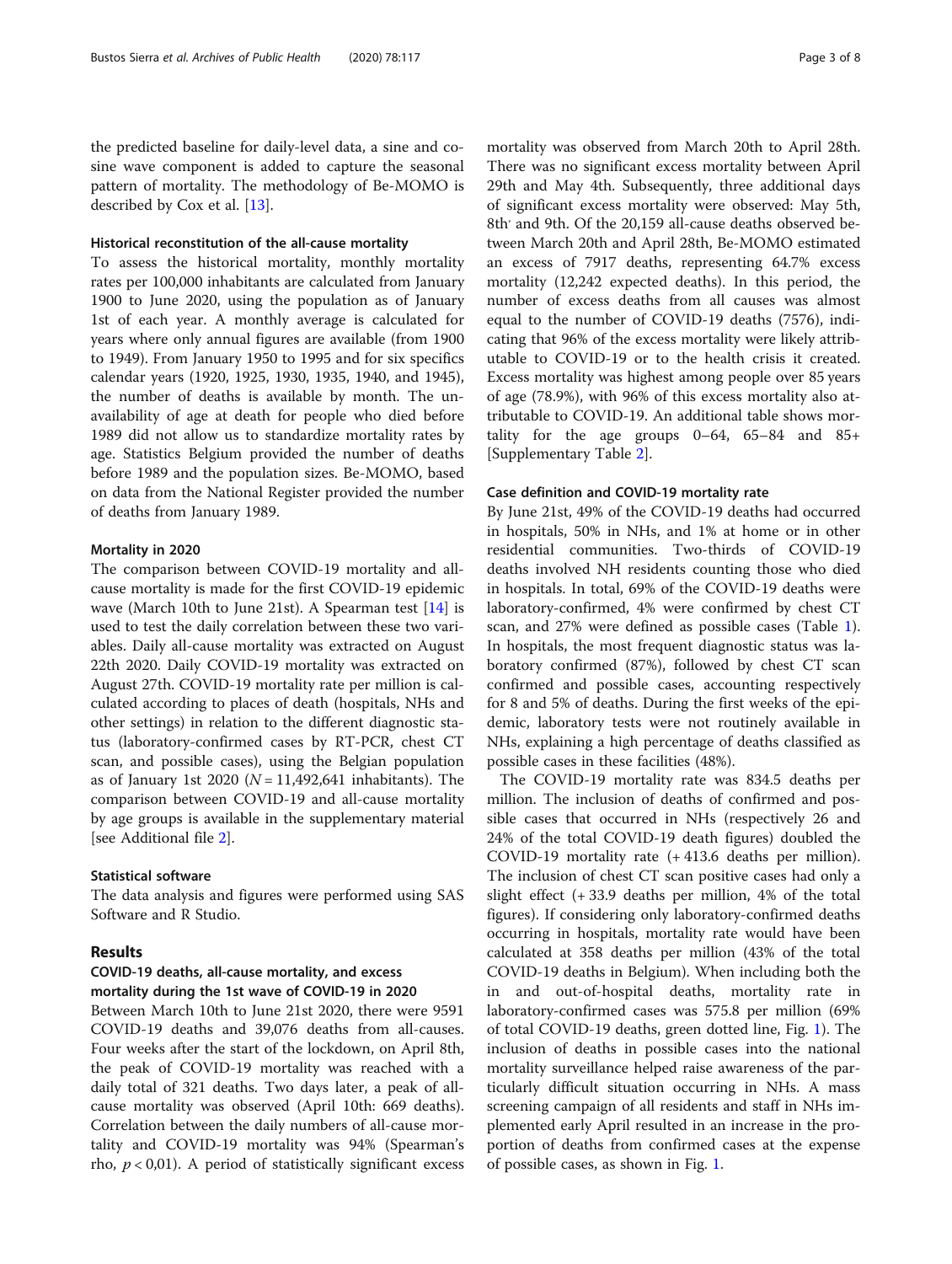<span id="page-3-0"></span>Table 1 COVID-19 deaths and mortality rate per million inhabitants according to place of death and diagnostic status, March 10th to June 21st 2020, Belgium

| Place of death | <b>Diagnostic status</b>   | Number of COVID-19<br>deaths | COVID-19 mortality<br>rate per million | % COVID-19 number<br>of deaths by place<br>of death | % COVID-19 number<br>of deaths by all places<br>of death |
|----------------|----------------------------|------------------------------|----------------------------------------|-----------------------------------------------------|----------------------------------------------------------|
| Hospital       | Laboratory confirmed cases | 4114                         | 358.0                                  | 87%                                                 | 43%                                                      |
|                | Chest CT scan cases        | 385                          | 33.5                                   | 8%                                                  | 4%                                                       |
|                | Possible cases             | 230                          | 20.0                                   | 5%                                                  | 2%                                                       |
|                | <b>Total cases</b>         | 4729                         | 411.5                                  | 100%                                                | 49%                                                      |
| Nursing home   | Laboratory confirmed cases | 2450                         | 213.2                                  | 52%                                                 | 26%                                                      |
|                | Chest CT scan cases        | 4                            | 0.3                                    | 0%                                                  | 0%                                                       |
|                | Possible cases             | 2299                         | 200.0                                  | 48%                                                 | 24%                                                      |
|                | <b>Total cases</b>         | 4753                         | 413.6                                  | 100%                                                | 50%                                                      |
| Other place    | Laboratory confirmed cases | 53                           | 4.6                                    | 49%                                                 | $< 1\%$                                                  |
|                | Chest CT scan cases        |                              | 0.1                                    | 1%                                                  | 0%                                                       |
|                | Possible cases             | 55                           | 4.8                                    | 50%                                                 | $< 1\%$                                                  |
|                | <b>Total cases</b>         | 109                          | 9.5                                    | 100%                                                | 1%                                                       |
| All places     | Laboratory confirmed cases | 6617                         | 575.8                                  | 69%                                                 |                                                          |
|                | Chest CT scan cases        | 390                          | 33.9                                   | 4%                                                  |                                                          |
|                | Possible cases             | 2584                         | 224.8                                  | 27%                                                 |                                                          |
|                | <b>Total cases</b>         | 9591                         | 834.5                                  | 100%                                                | 100%                                                     |

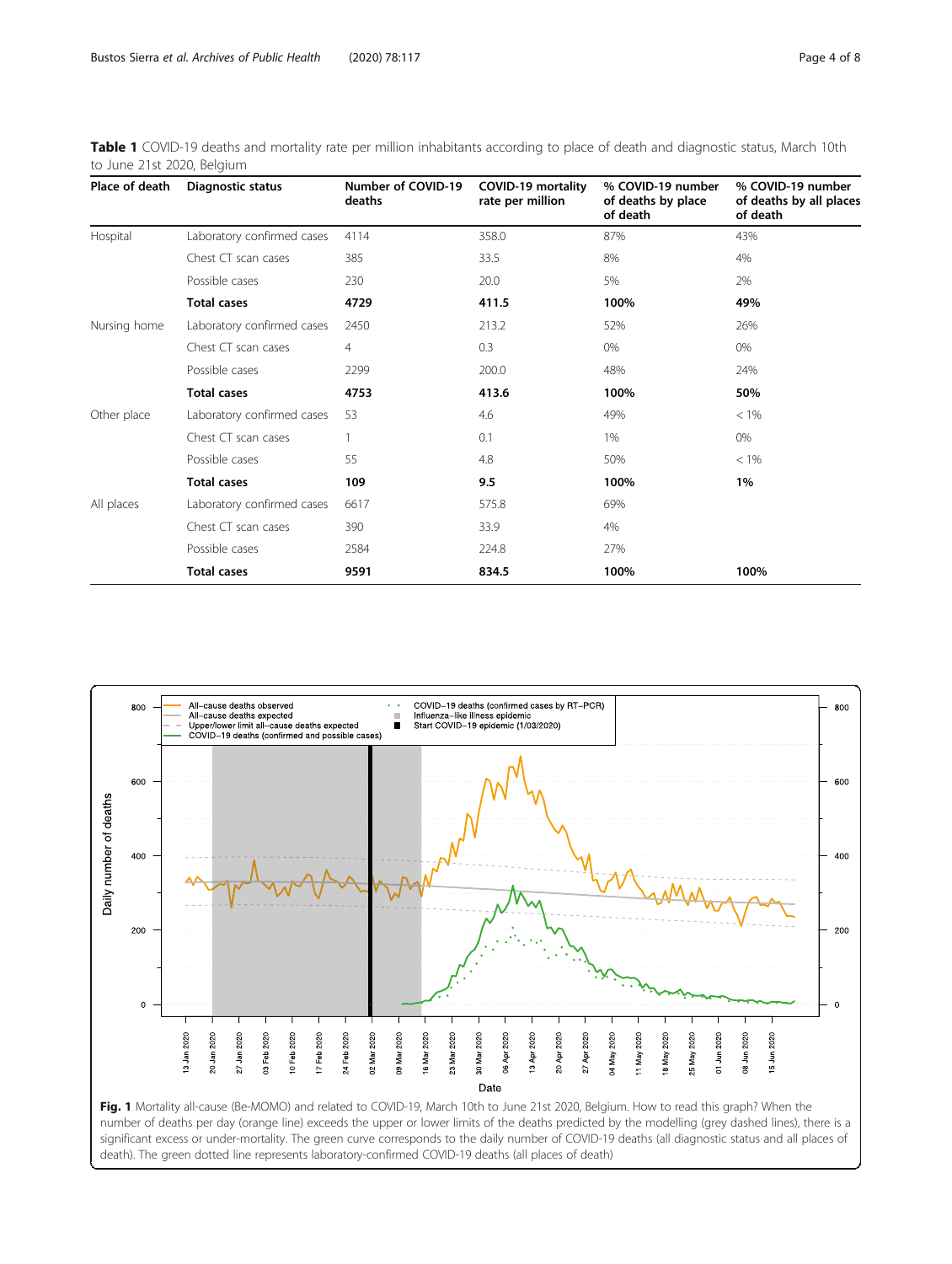<span id="page-4-0"></span>Figure [1](#page-3-0) is an overview of Belgium's mortality results. Key results are: 1) a substantial statistically significant excess mortality, 2) a high correlation between COVID-19 mortality and excess all-cause mortality 3) surveillance of laboratory-confirmed COVID-19 deaths alone would have underestimated the number of COVID-19 related deaths by approximately 30%. An additional figure shows mortality for the age groups 0–64, 65–84 and 85+ [see Additional file [2](#page-6-0)].

## The history of excess mortality Number of deaths

For the period 2015–19, Belgium had a seasonal mortality pattern with an average of 321 deaths per day during winter (weeks 41 to 19) against 270 during summer (weeks 20 to 40). The highest number of daily deaths in this period was recorded on March 7th 2018, at 465 deaths, coinciding with the peak of the ongoing flu epidemic. Current excess mortality increased from March 20th 2020 onwards with a high number of daily deaths for a prolonged period. During 21 days (between March 27th and April 17th), over 500 deaths per day were observed, including seven days with over 600 deaths. Belgium observed 15,398 deaths from all causes for April 2020 compared to an average of 8854 deaths for the same month in 2015–2019. The monthly mortality rate per 100,000 for April 2015 and 2019 were respectively 81.4 and 77.3, compared to 134 in April 2020.

Number of deaths per day are available since 1989. Between 1989 and 2020, the only other event in which Belgium experienced more than 500 deaths per day was during the 1989 influenza A(H3N2) epidemic, with two days in mid-December with 516 and 520 deaths [\[15\]](#page-7-0).

The number of monthly deaths during the COVID-19 pandemic was higher than the number of monthly deaths observed during the 1968–1970 influenza

pandemic. At that time, the Hong Kong influenza A(H3N2) virus returned to Europe by the end of 1969 after an initial decrease in the number of cases [\[16](#page-7-0)]. During this second wave, Belgium recorded 13,333 and 14,255 deaths in December 1969 and January 1970 respectively.

The number of deaths in April 2020 was also similar to that of the flu epidemics of January 1951 and February 1960, which claimed about 15,500 deaths per month [[17,](#page-7-0) [18\]](#page-7-0). These numbers have only been surpassed by the number of deaths recorded at the beginning and towards the end of the Second World War (May 1940, 23, 106 deaths; January 1945, 15,950 deaths) and most probably by the Spanish influenza A(H1N1) pandemic, although monthly figures of this specific period are not available.

The Spanish influenza claimed the lives of nearly 50 million people worldwide. Between April 1918 and the spring of 1919, the pandemic rolled out three deadly waves [\[19](#page-7-0)]. At the end of 1918, the second wave caused more deaths worldwide than the First World War, and the third wave, which heavily affected the southern hemisphere, had more casualties than the first wave. In Belgium, 157,340 deaths were recorded in 1918, higher than the average of 108,815 deaths per year recorded during the First World War, and suggesting that approximately 50,000 additional deaths were likely attributable to influenza [\[20\]](#page-7-0).

## Mortality rates

Figure 2 shows peaks in the monthly mortality rate related to the aforementioned events from the past century. The monthly mortality rate in April 2020 in Belgium (134 per 100,000) was equal to the rate of the 1989 influenza epidemic, close to the 1968–1970 Hong Kong influenza rate (147 per 100,000 in January 1970),

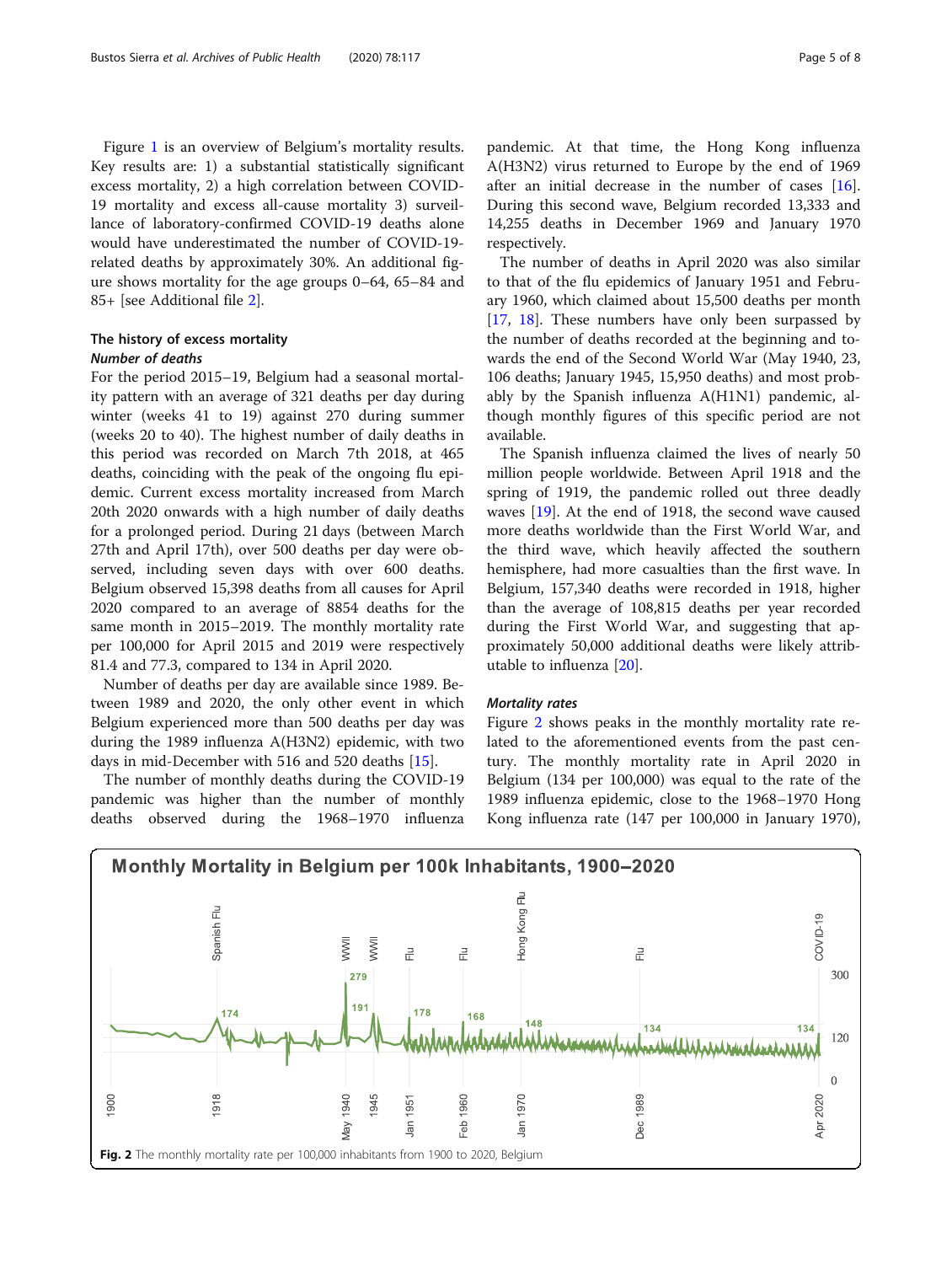but lower than those observed at the start and the end of the Second World War (respectively 279 and 191 per 100,000) and during the Spanish influenza pandemic. The average monthly mortality rate in 1918 was 174 per 100,000 inhabitants. In Belgium, the Spanish influenza excess mortality mainly occurred in the last quarter of 1918  $[21]$  $[21]$ . Thus, the average monthly mortality rate reported for that year is likely to underestimate the mortality rates from October to December.

## **Discussion**

## COVID-19 deaths, all-cause mortality, and excess mortality during the 1st wave of COVID-19 in 2020

The excess mortality in the Belgian population recorded between March and May 2020 is clearly related to the health crisis caused by COVID-19, as shown by the proportion of people who died in this period as a direct result of SARS-CoV-2 infection. The inclusion of deaths in possible cases and deaths occurring outside hospital settings in our surveillance resulted in a recorded number of COVID-19 deaths very close to the number of excess deaths calculated by Be-MOMO. In Belgium, similar to the 2018–19 flu season, no excess mortality was observed during the 2019–20 flu epidemic (January 20th - March 15th 2020), suggesting that many vulnerable people were still alive when the COVID-19 epidemic hit. Two-thirds of the deaths occurred in NH residents indicating that COVID-19 deaths were strongly related to the number of NHs affected by the virus [\[22\]](#page-7-0). During the first wave, 89% of NHs in Belgium reported at least one possible or confirmed COVID-19 case, and outbreaks with at least 2 cases and 10 cases were reported by 76 and 40% respectively.

Excess mortality during the COVID-19 first wave epidemic could also be linked to a delay in the management of both acute and chronic pathologies, with difficulties in access to care during lockdown and with patients hesitating to seek medical care for fear of catching the virus. Increased frailty [[23\]](#page-7-0) and downward spiral syndrome (or geriatric failure to thrive) in the elderly, as a result of social isolation and reduced physical activity, may have also played a key role [\[24](#page-7-0)]. Also, the impact of the crisis on psychological well-being may have increased death from self-harm, and lockdown those of home accidents [\[25\]](#page-7-0). On the other hand, confinement certainly reduced mortality linked to traffic, sports, nightlife, or work accidents for younger age groups, and limited population exposure to pollutants, a known driver of excess mortality. Not all deaths related to the COVID-19 can be considered excess mortality, as a small portion of these deaths would likely have occurred at that time as part of the expected number of deaths. But no short-term harvest effects (a statistically significant lower number than expected daily deaths) were

observed after the peak, suggesting that the majority of those who died would not have died in the short term. An analysis of the causes of death will be required to validate these hypotheses, but these data, taken from death certificates, are generally available in Belgium with a delay of 24 months.

We assert that the all-cause mortality data are consistent with the high number of deaths related to COVID-19. Indeed, the difference between the total number of deaths and the COVID-19 deaths represented about 300 deaths per day, the usual daily average in Belgium in April. Moreover, the first wave of the COVID-19 epidemic took place at a time when there is usually no excess mortality in the country. Excess mortality in Belgium is generally limited to periods of seasonal influenza, cold waves, smog (December to mid-March), heatwaves and ozone peaks (June to August). In April, no other factor than the appearance of COVID-19 was identified as a likely cause to explain the level of excess mortality recorded [[26\]](#page-7-0). On the 8th and 9th of May, high ozone concentrations were recorded with 137 and 131 μg/m<sup>3</sup> respectively [\(https://www.irceline.be/en\)](https://www.irceline.be/en), with a threshold set at 100  $\mu$ g/m<sup>3</sup> by WHO for the daily highest 8-h mean concentration. Be-MOMO does not allow to attribute a cause to the excess mortality, but these ozone peaks may have contributed to the excess mortality in the short term, as is common to observe during the summer [\[27](#page-7-0)].

#### Case definition and COVID-19 mortality rate

Case identification and testing policies were and remain affected by the reality of logistical constraints, especially at the onset of the crisis. Similar to other countries, the Belgian authorities regularly adapted the COVID-19 case definition and criteria for RT-PCR testing (Supplementary Table [1](#page-6-0)). The criteria evolved according to the COVID-19 epidemiology but also to the availability of personal protective equipment, swab sticks, laboratory kits, and capacity  $[28]$  $[28]$  $[28]$ . The initial testing strategy was limited to people who had an epidemiological link with areas with intense local transmission within the last 14 days and who presented severe respiratory symptoms. From March 11th onwards, tests were reserved for hospitalised people and healthcare workers (HCW) with respiratory symptoms. As the number of people to be tested exceeded capacity, the procedure for testing HCWs was restricted to those who had a fever in addition to the respiratory symptoms. With the subsequent improvement capacity, the SARS-CoV-2 testing criteria was later expanded to all persons filling the country's case definition of a possible case (May 8th).

Following the ECDC and WHO recommendations on COVID-19 mortality surveillance  $[8, 9]$  $[8, 9]$  $[8, 9]$ , Belgium has reported deaths from hospitalised cases, cases living in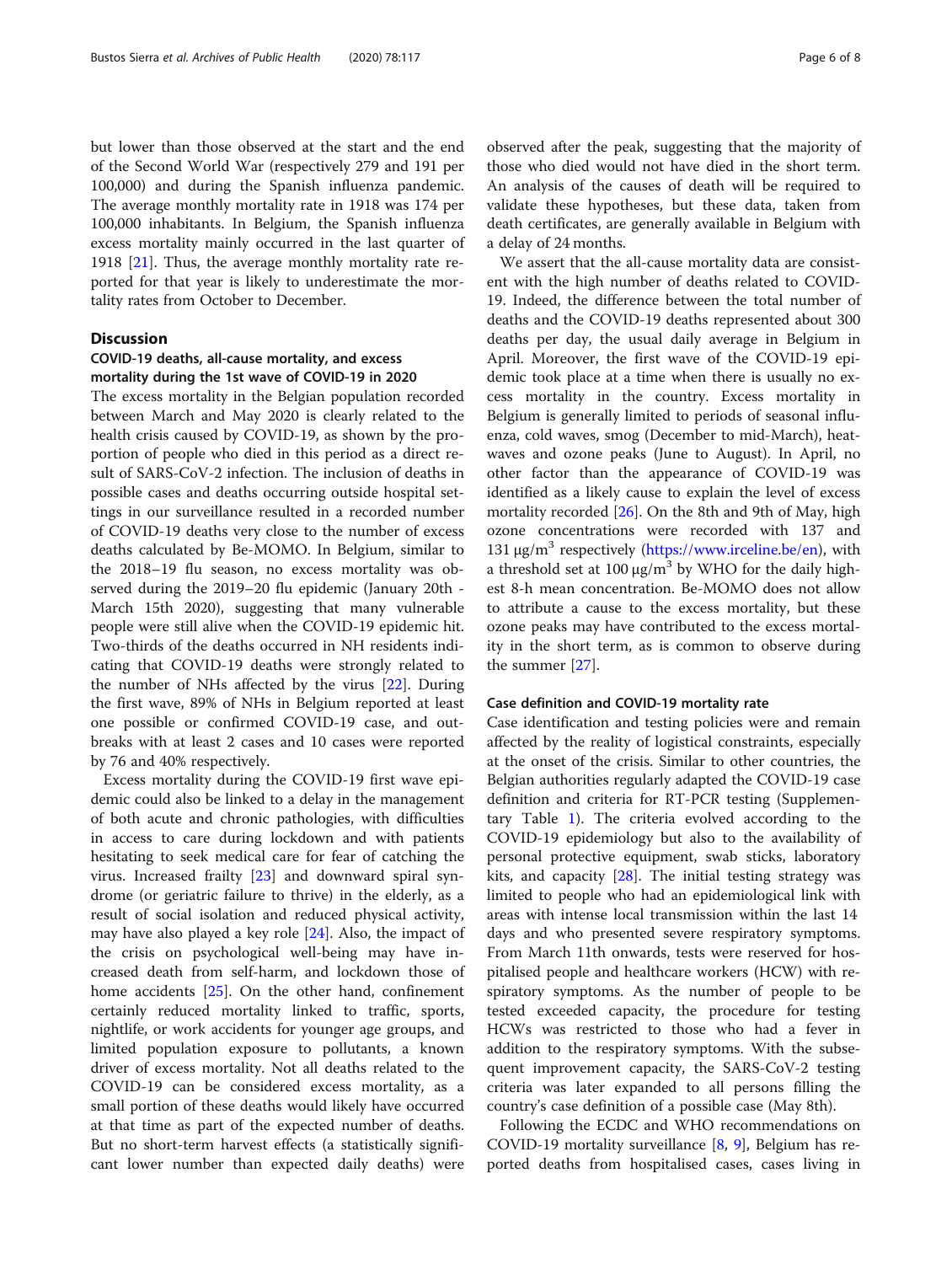<span id="page-6-0"></span>LTCFs, mainly NHs, and at home. The choice to account for deaths of possible cases was linked to the lack of testing at the beginning of the epidemic while trying to have a comprehensive view of the severity of the epidemic. An alternative approach, based on laboratory test with a sensitivity of about 70% [\[29\]](#page-7-0), together with the initial conservative testing policy, would have clearly underestimated the magnitude of the epidemic.

The inclusion of both deaths outside hospitals and possible cases is one of the reasons why Belgium ranked among the countries with the highest specific mortality rate for COVID-19. However, the ranking is misleading due to different methods used to collect mortality data for COVID-19 in each country [\[4](#page-7-0), [30](#page-7-0)]. Belgium's COVID-19 mortality rate would be reduced by 57% if reporting had been limited to deaths in laboratoryconfirmed hospitalised cases. Moreover, the COVID-19 mortality surveillance that was used in the country contributed to the identification of the burden of COVID-19 infection in NHs. At the same time, the underestimation of the number of COVID-19 cases in the general population related to the initially conservative testing strategy, has created doubt in the media and policymakers about the accuracy of the extremely high figures of COVID-19 deaths in Belgium, especially given the negative impact on the country's image with economic and diplomatic consequences.

With an alternative and more restricted definition, Belgium would have attracted less negative attention from the international community, but the alarming situation in NHs would likely not have been picked up. These observations have contributed to the support of NHs and the initiation of large-scale screening and testing of both resident and health-care providers of such institutions.

#### The history of excess mortality

The substantial excess mortality in Belgium confirms the severe impact of the first wave of the COVID-19 epidemic. The number of deaths has not been so high since the Second World War and a few rare severe influenza episodes. However, accounting for the increasing size of the Belgian population, the COVID-19 mortality rate was not as high.

## Conclusions

Trends in all-cause mortality during the first wave of the COVID-19 epidemic was a key indicator to validate Belgium's COVID-19 mortality surveillance methodology and the high figures that it recorded. Indeed, excess mortality numbers correlated highly with the COVID-19 recorded deaths. As such, we believe that the implementation of a specific COVID-19 mortality monitoring system in the country, including possible cases and deaths

in long-term care facilities, has proven to be appropriate to allow a proper assessment of the impact of COVID-19. However, its specificities have led to misleading international comparisons, and differences in country methods for mortality data collection should be better communicated. Although the monthly number of deaths in April 2020 is exceptionally high, ranking the COVID-19 epidemic as a fatal event, the monthly mortality rate was lower than during other major fatal events of the last century.

#### Supplementary Information

The online version contains supplementary material available at [https://doi.](https://doi.org/10.1186/s13690-020-00496-x) [org/10.1186/s13690-020-00496-x](https://doi.org/10.1186/s13690-020-00496-x).

Additional file 1: Supplementary Table 1. Chronology of the COVID-19 case definition and testing strategy, January to June 2020, Belgium.

Additional file 2: Supplementary Table 2. COVID-19 and all-cause mortality for 0-64, 65-84 and 85+ age groups, March 20th to April 28st 2020, Belgium. Supplementary Fig. 1. Mortality all-cause (Be-MOMO) and related to COVID-19 for 0–64, 65–84 and 85+ age groups, Belgium.

#### Abbreviations

Be-MOMO: Belgian Mortality Monitoring; WHO: World Health Organization; LTCF: Long-term care facilities; NH: Nursing home; RT-PCR: Real-time polymerase chain reaction; HCW: Healthcare worker; ECDC: European Centre for Disease Prevention and Control

#### Acknowledgements

The authors would like to thank all the people who contributed to the collection of COVID-19 mortality data within Sciensano (Sara Dequeker, Sabine Drieskens, Tine Grammens, Dominique Van Beckhoven, Nina Van Goethem, Eline Vandael, Kim Vyncke, Chloé Wyndham-Thomas), Statistics Belgium for having provided historical data, the National Register for providing data as part of Be-MOMO, the regional institutions (AViQ, AZG, COCOM), the German-speaking Community, the federal institutions (FPS Health, Food Chain Safety and Environment) and, of course, all the staff of the institutions (hospitals and LTCFs) and general practitioners that ensured the collection of these data for public health purposes.

#### Authors' contributions

All authors wrote and reviewed the manuscript. NBS, FR, JVDH, IP, AS, and IM are responsible for the COVID-19 mortality data collection and analysis. NBS, TB, and NB are responsible for the sections concerning all-cause mortality. NBS, NB, FR, IP, and AS contributed to the literature search. ML contributed to the analyses and development of Fig. [2.](#page-4-0) NBS contributed to the development of Fig. [1](#page-3-0). All authors read and approved the final manuscript.

### Funding

Not applicable.

#### Availability of data and materials

The COVID-19 mortality data collected by Sciensano is available in the mortality repository, [https://epistat.wiv-isp.be/covid/.](https://epistat.wiv-isp.be/covid/) The places of death and diagnostics status of COVID-19 mortality used during the current study are available from Sciensano, <https://epistat.wiv-isp.be/datarequest/index.aspx> on reasonable request. All-cause mortality data is available on Statbel, [https://](https://statbel.fgov.be/en/open-data/number-deaths-day-sex-district-age) [statbel.fgov.be/en/open-data/number-deaths-day-sex-district-age](https://statbel.fgov.be/en/open-data/number-deaths-day-sex-district-age)

#### Ethics approval and consent to participate

Not applicable.

#### Consent for publication

Not applicable.